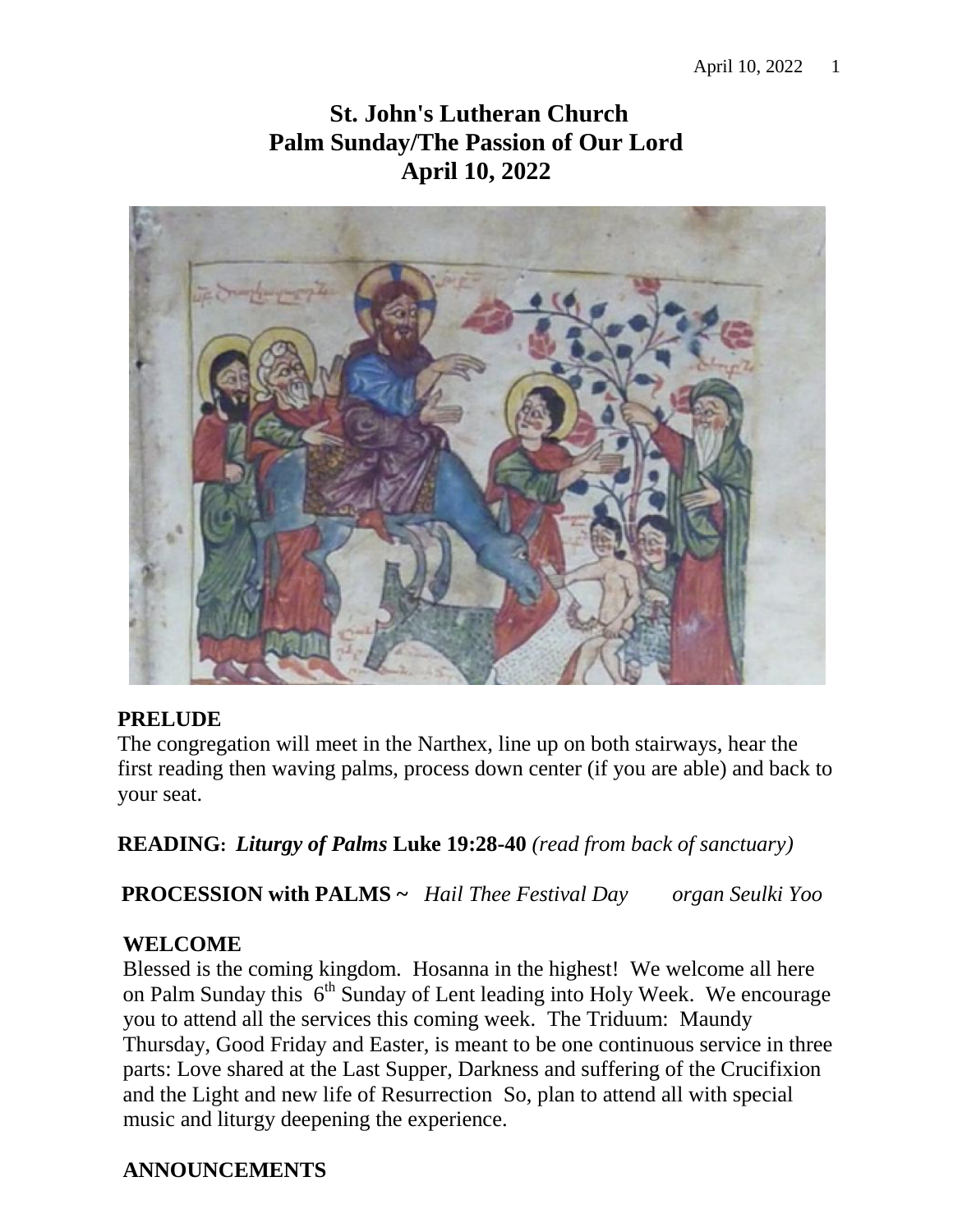## **\*HYMN** ~ *Ride On, Ride On in Majesty*

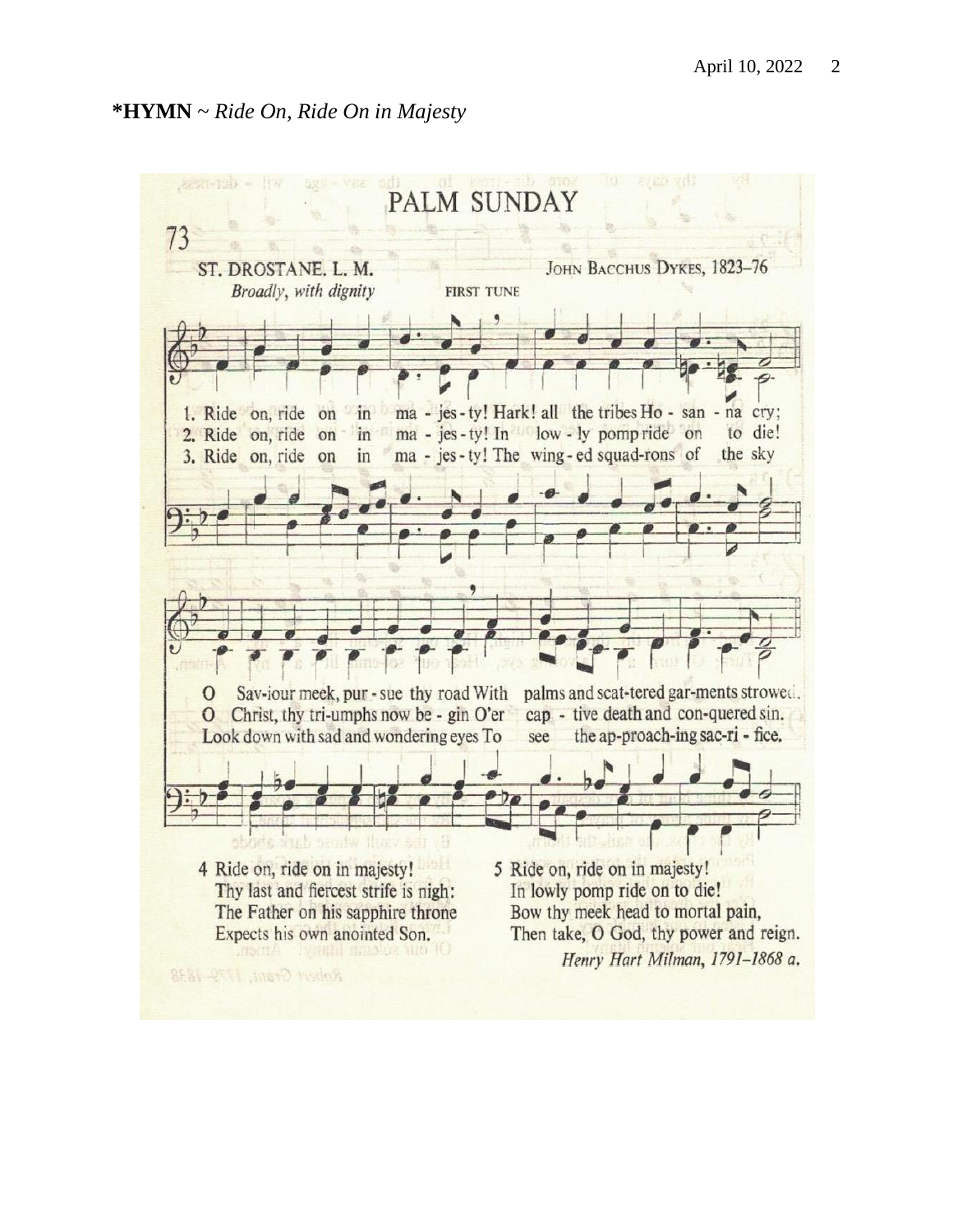## **\*CONFESSION and FORGIVENESS**

- P In the name of the Father, and of the + Son, and of the Holy Spirit.
- C **Amen**
- P Almighty God, to whom all hearts are open, all desires known, and from whom no secrets are hid: Cleanse the thoughts of our hearts by the inspiration of your Holy Spirit, that we may perfectly love you and worthily magnify your holy name, through Jesus Christ our Lord.
- C **Amen**
- P If we say we have no sin, we deceive ourselves, and the truth is not in us. But if we confess our sins, God who is faithful and just will forgive our sins and cleanse us from all unrighteousness.

*Silence for reflection and self-examination.*

- P Most merciful God,
- C **we confess that we are in bondage to sin and cannot free ourselves. We have sinned against you in thought, word, and deed, by what we have done and by what we have left undone. We have not loved you with our whole heart; we have not loved our neighbors as ourselves. For the sake of your Son, Jesus Christ, have mercy on us. Forgive us, renew us, and lead us, so that we may delight in your will and walk in your ways, to the glory of your holy name. Amen**
- P Almighty God, in his mercy, has given his Son to die for us and, for his sake, forgives us all our sins. As a called and ordained minister of the Church of Christ, and by his authority, I therefore declare to you the entire forgiveness of all your sins, in the name of the Father, and of the + Son, and of the Holy Spirit.
- C **Amen**
- P The grace of our Lord Jesus Christ, the love of God, and the communion of the Holy Spirit be with you all.
- C **And also with you.**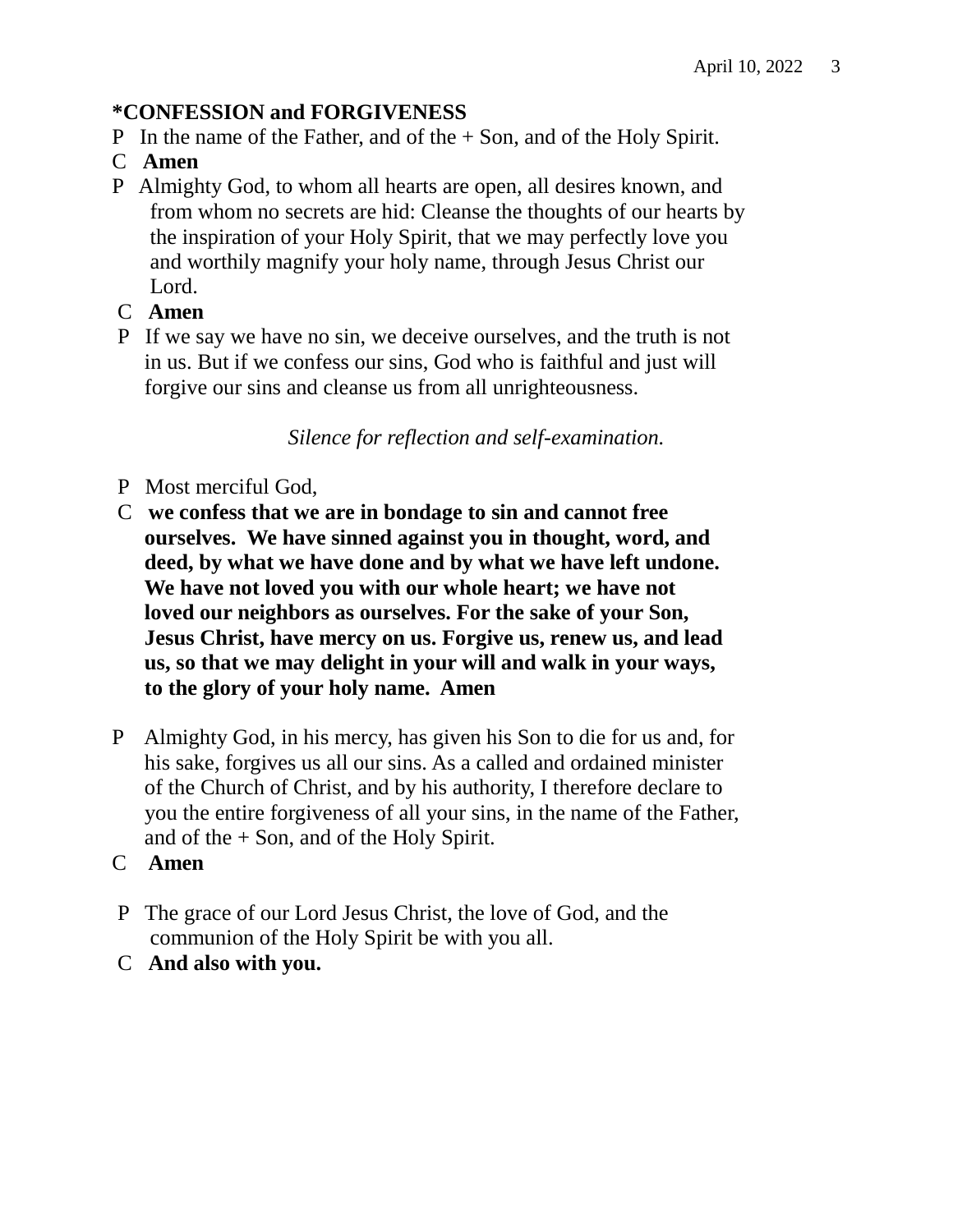#### **\*KYRIE**

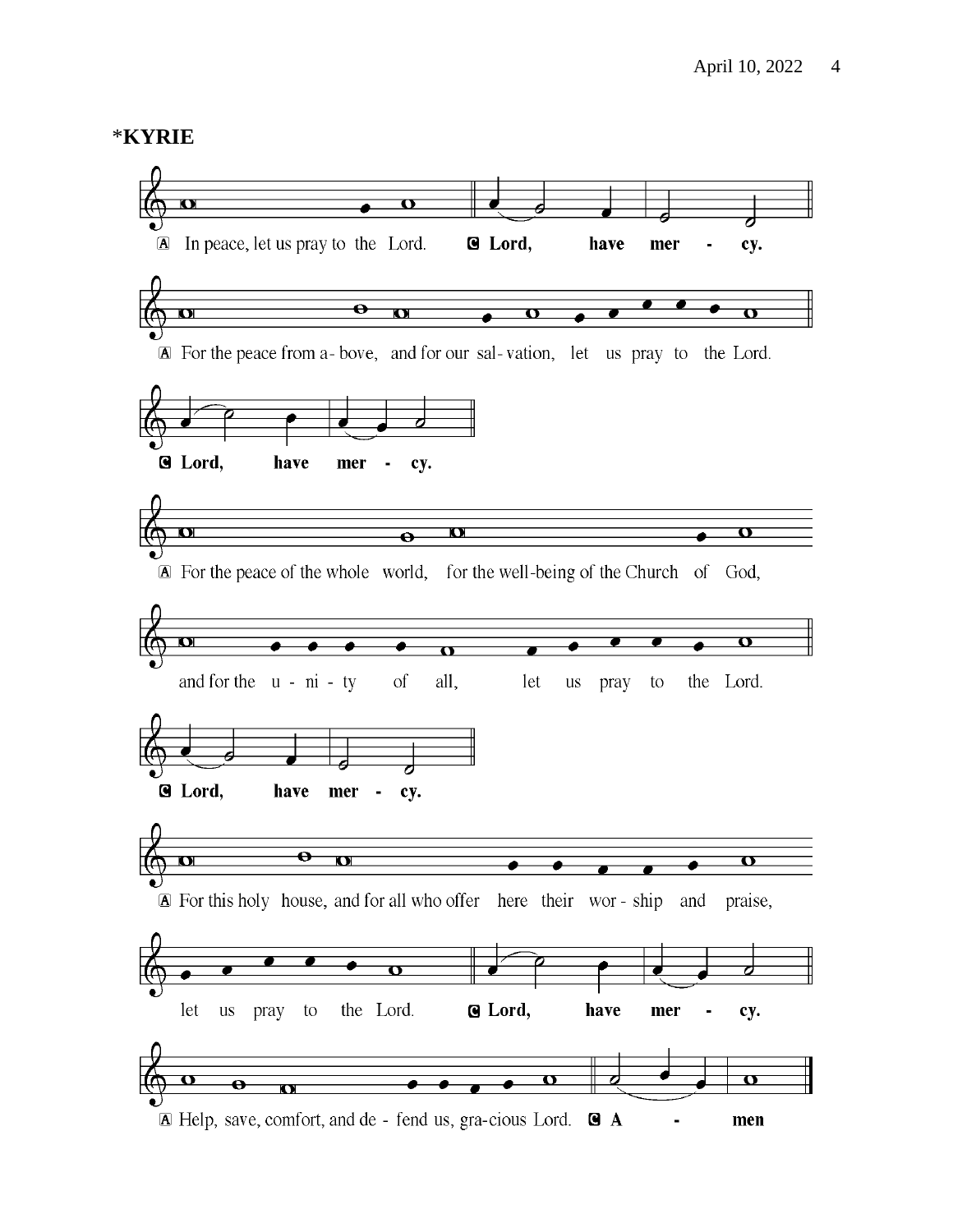#### \*HYMN of PRAISE

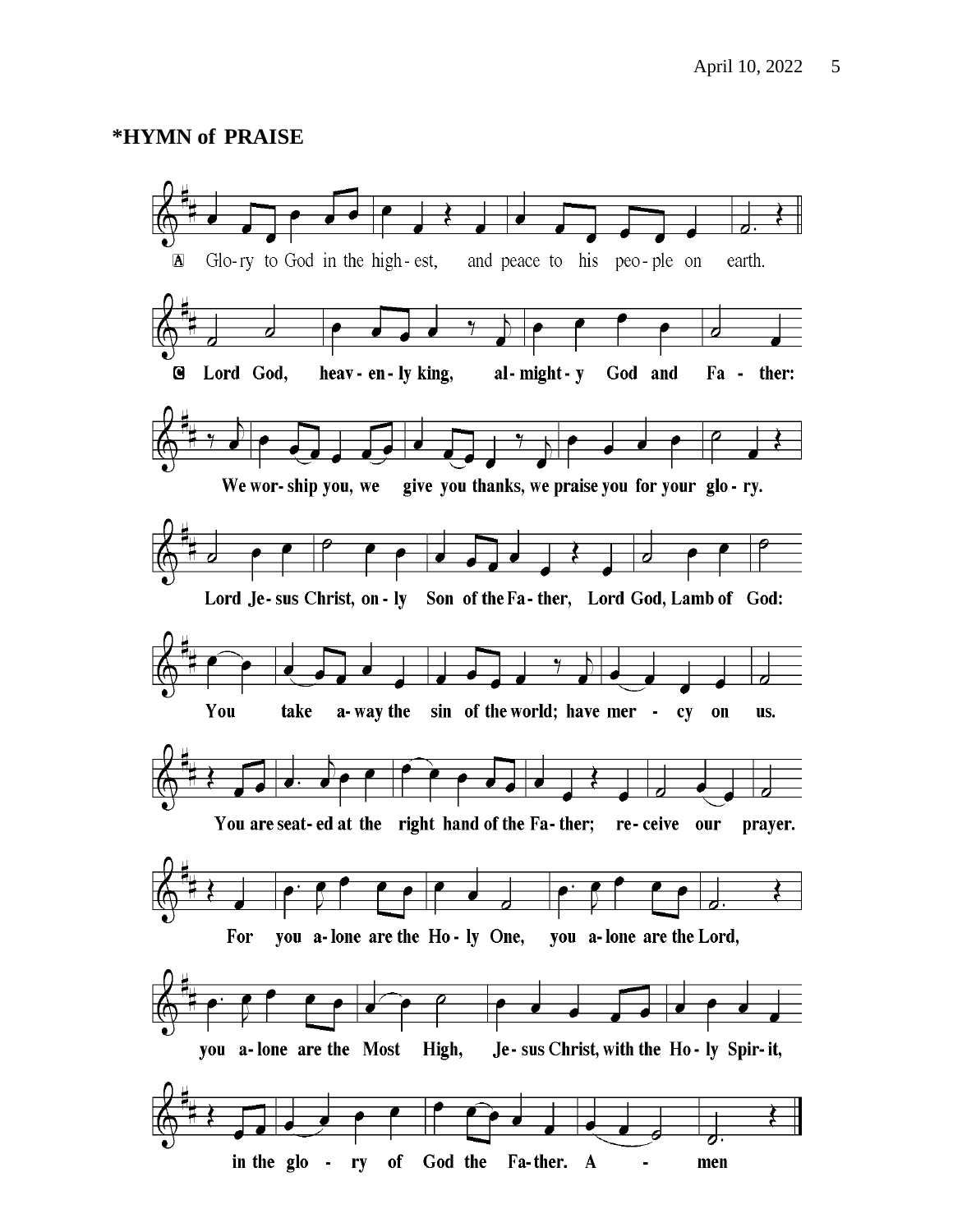#### **\*PRAYER of the DAY** ~ (*in unison)*



## P Let us pray…

 Everlasting God, in your endless love for the human race you sent our Lord Jesus Christ to take on our nature and to suffer death on the cross. In your mercy enable us to share in his obedience to your will and in the glorious victory of his resurrection, who lives and reigns with you and the Holy Spirit, one God, now and forever. Amen

## **LESSONS**

\*First Lesson ~ A reading from Isaiah 50:4-9

 *after the reading*

R The word of the Lord.

## **C Thanks be to God.**

\*Psalm 31:9-16 ~ *with response*

 *The psalm is announced, organ plays response 1x, cantor or pastor sings 1x, people join to sing response, then as psalm is read, congregation sings response at each R.*

\*Second Lesson ~ A reading from Philippians 2:5-11

 *after the reading*

R The word of the Lord.

 **C Thanks be to God.**

## **\*GOSPEL ACCLAMATION**

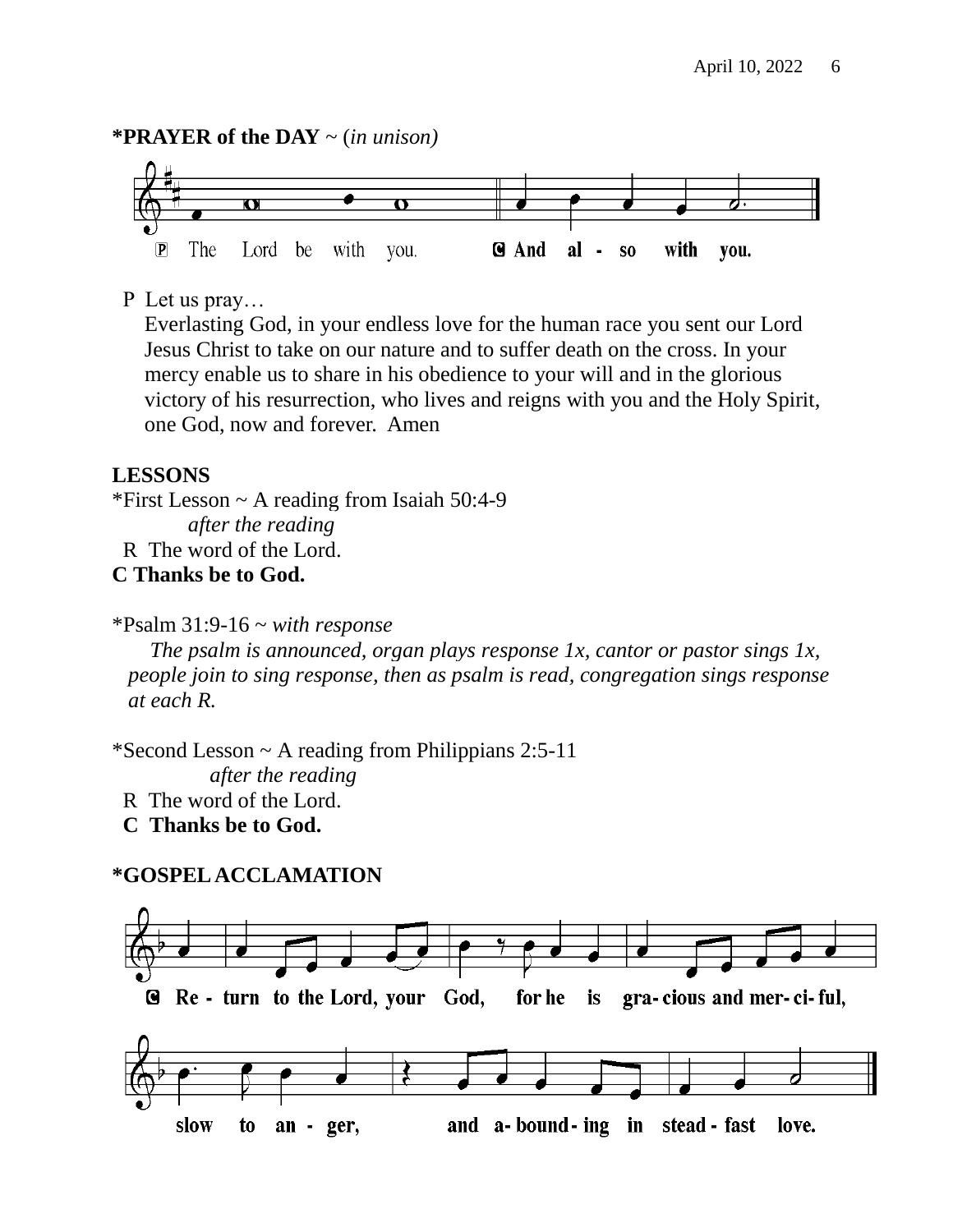Gospel Reading  $\sim$  P The Holy Gospel according to Luke the 22<sup>nd</sup> chapter.



 *The Gospel is read. After the reading*

P The Gospel of the Lord



## **MESSAGE**

**RECOGNITION OF TRANSFERRED MEMBERS**: Geraldine and Ron Carson

**SPECIAL MUSIC:** *I Walked Today Where Jesus Walked* Lisa Griffith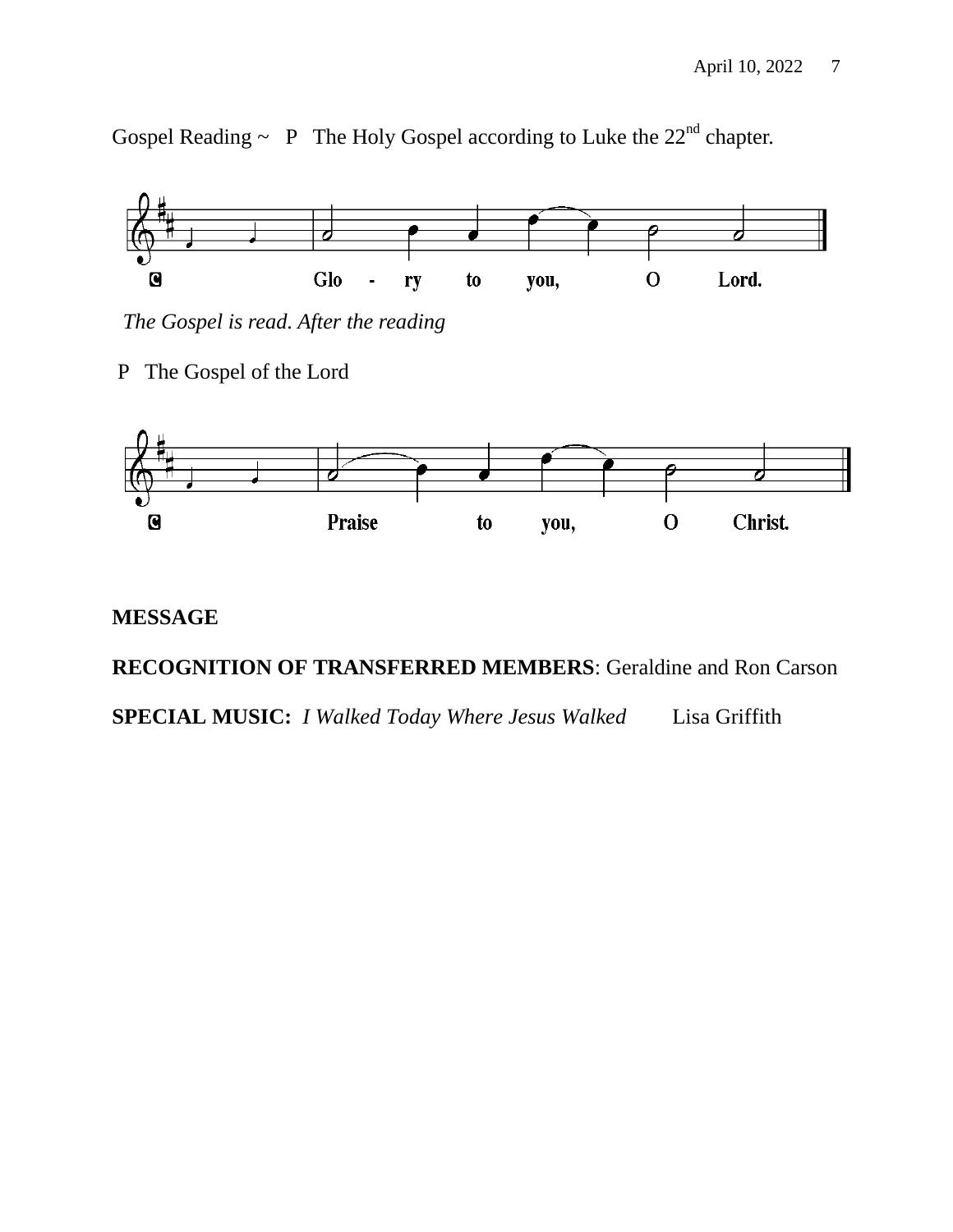#### **\*NICENE CREED**

 **We believe in one God, the Father Almighty, Maker of heaven and earth and of all that is seen and unseen.**

 **We believe in one Lord Jesus Christ, the only Son of God, eternally begotten of the Father, God of God, Light of Light, true God from true God, Begotten, not made, of one being with the Father, through him all things were made; Who for us and for our salvation came down from heaven; by the power of the Holy Spirit he became incarnate from the Virgin Mary and was made man. For our sake he was crucified under Pontius Pilate. He suffered and was buried. On the third day He rose again in accordance with the Scriptures; and He ascended into heaven, and is seated at the right hand of the Father. He shall come again in glory to judge both the living and the dead, and His kingdom will have no end.**

 **We believe in the Holy Spirit, the Lord, the Giver of life; who proceeds from the Father and the Son. With the Father and the Son He is worshiped and glorified. He has spoken through the prophets. We believe one holy catholic and apostolic Church. We acknowledge one Baptism for the forgiveness of sins. We look for the resurrection of the dead and life of the world to come. Amen.**

**OFFERING ~** You may place your gifts in one of the offering plates at the end of the front and back pews on your way out.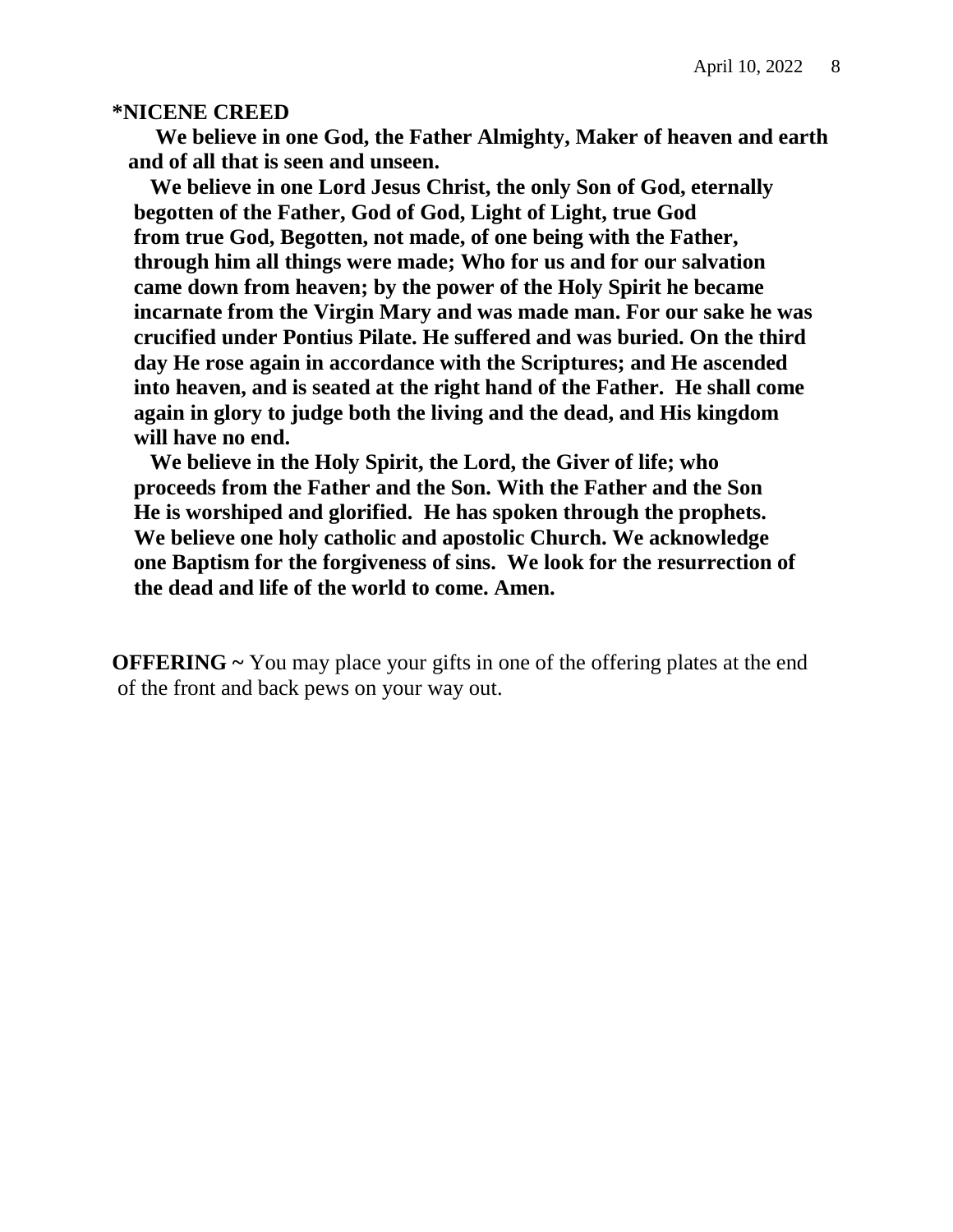

## **\*PRAYERS of the PEOPLE ~** *See Celebrate*

 *(Please remember to fill out a prayer request form in the Narthex and give it to the pastor or speak to the pastor if you have special prayer concerns)*

 P Drawn close to the heart of God, we offer these prayers for the church, the world, and all who are in need.

*A brief silence*

## **\*THE LORD'S PRAYER**

P Let us pray as Jesus taught us:

 **Our Father, who art in heaven, hallowed be thy name, thy kingdom come, thy will be done, on earth as it is in heaven. Give us this day our daily bread; and forgive us our trespasses as we forgive those who trespass against us; and lead us not into temptation, but deliver us from evil. For thine is the kingdom, and the power, and the glory, forever and ever. Amen** 

## **\*THE BLESSING**

P The Lord bless you and keep you.

The Lord make his face shine on you and be gracious to you. The Lord look upon you with favor and  $+$  give you peace.

C **Amen**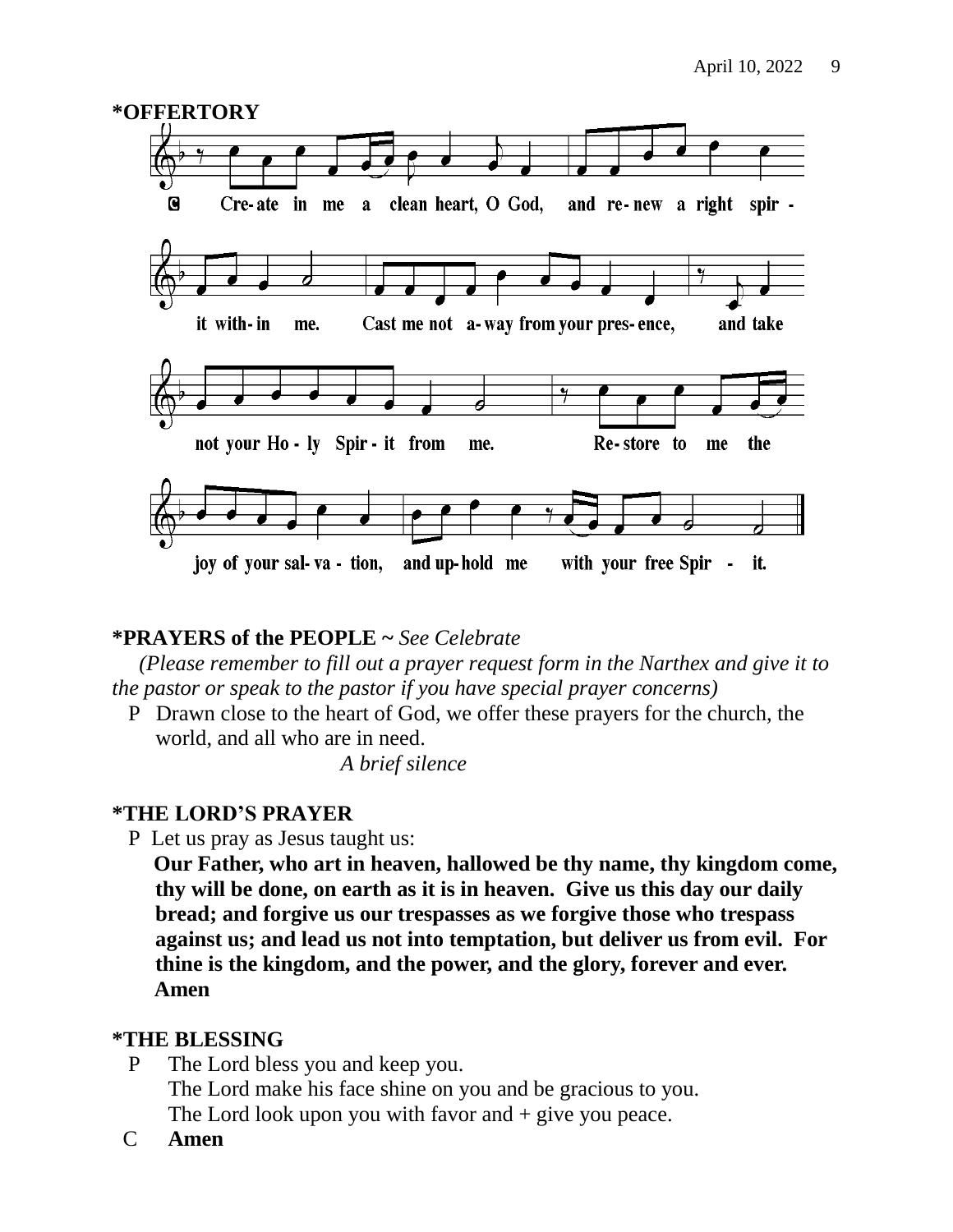

- Great author of all goodness,
	- O good and gracious King. Refrain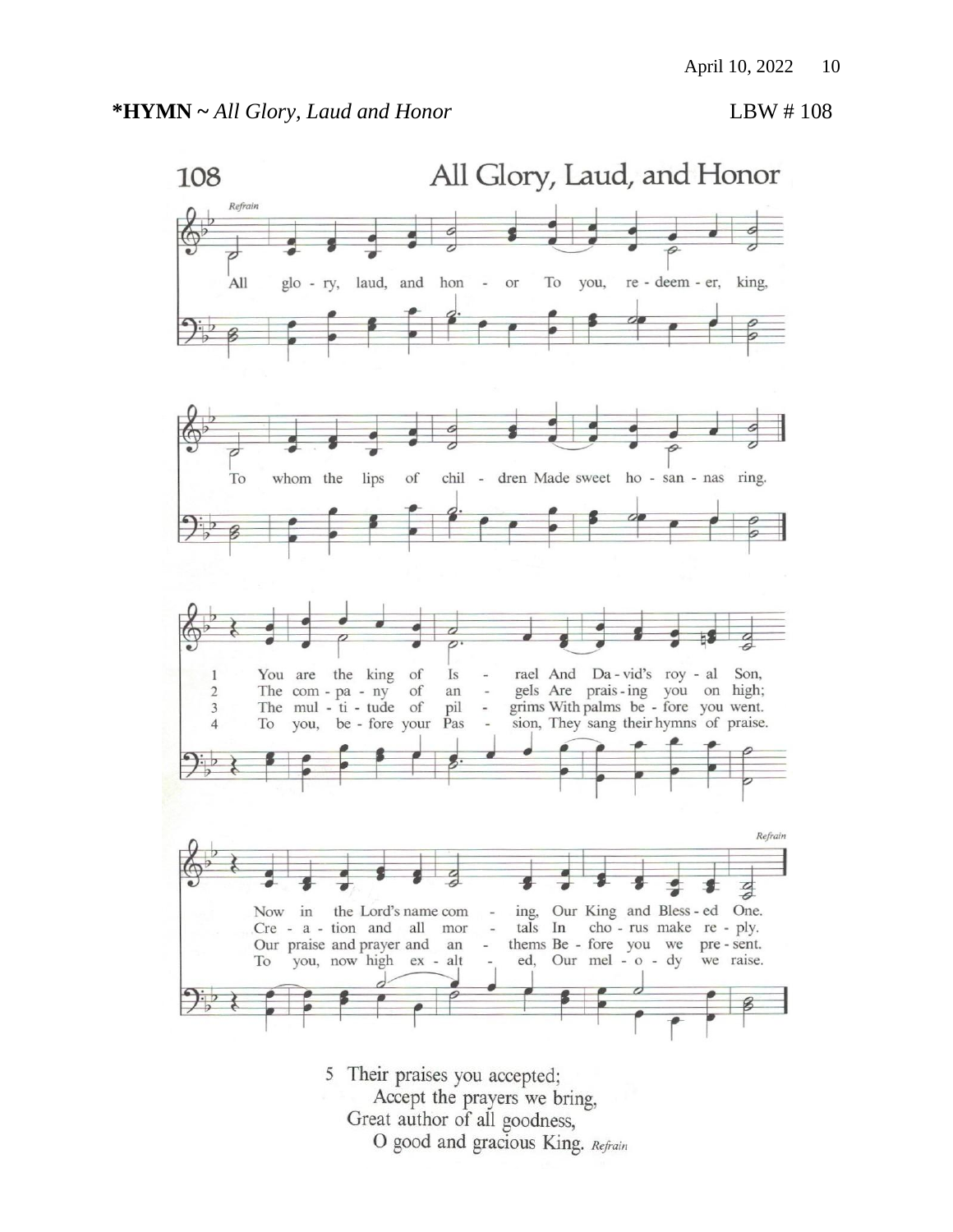#### **\*DISMISSAL**

P Go in Peace. Serve the Lord

**R Thanks be to God.**

## **POSTLUDE**

Pastor: Reverend Ela J. Robertson Phone 740-338-7123 **Organist:** Seulki Susie Yoo **Church Office:** 935-2032 **Email us at** [secretary@stjohnsbelleville.org](mailto:secretary@stjohnsbelleville.org) **St. John's Christian Day Care:** 935-2959

## *Our Mission Statement*

*We, the members of St. John's congregation, promise to share the good news of Jesus Christ, to worship and to love one another in our homes, church, community and the world.*

## *Our Vision Statement*

*To be people who are welcoming and encourage God's love in our community through our prayer, devotion, benevolence and deeds.*

**Greeter:** Gwen Hornberger; **Reader:** Gwen Hornberger

## **Next Sunday, April 17**

**Greeter:** Georgianna Buchanan; **Lay Reader:** Ed Bilich

 Please remember in prayer ~ Bob Treaster, Andrea Kauffman, Calvin Baker, Don F. Smith, Samantha Smith, our members ~ Joyce Stuck (Greenwood Village), Betty Harmon (Celebration Villa), Carolyn Malone (Rest Haven, York), Pastor Kramm, Don Wolfe, Carol Yoder (VVH).

## **ANNOUNCEMENTS**

## **Holy Week Worship**

Maundy Thursday Service 7:00pm at St. John's Good Friday Tenebrae 7:00pm at West Kish **Easter Worship** St. John's 9:30am West Kish 11:00am

 Council is hosting a fellowship time with light refreshments before our Easter worship begins in the library  $(8:30 - 9:30)$ , and again following the service in the narthex.